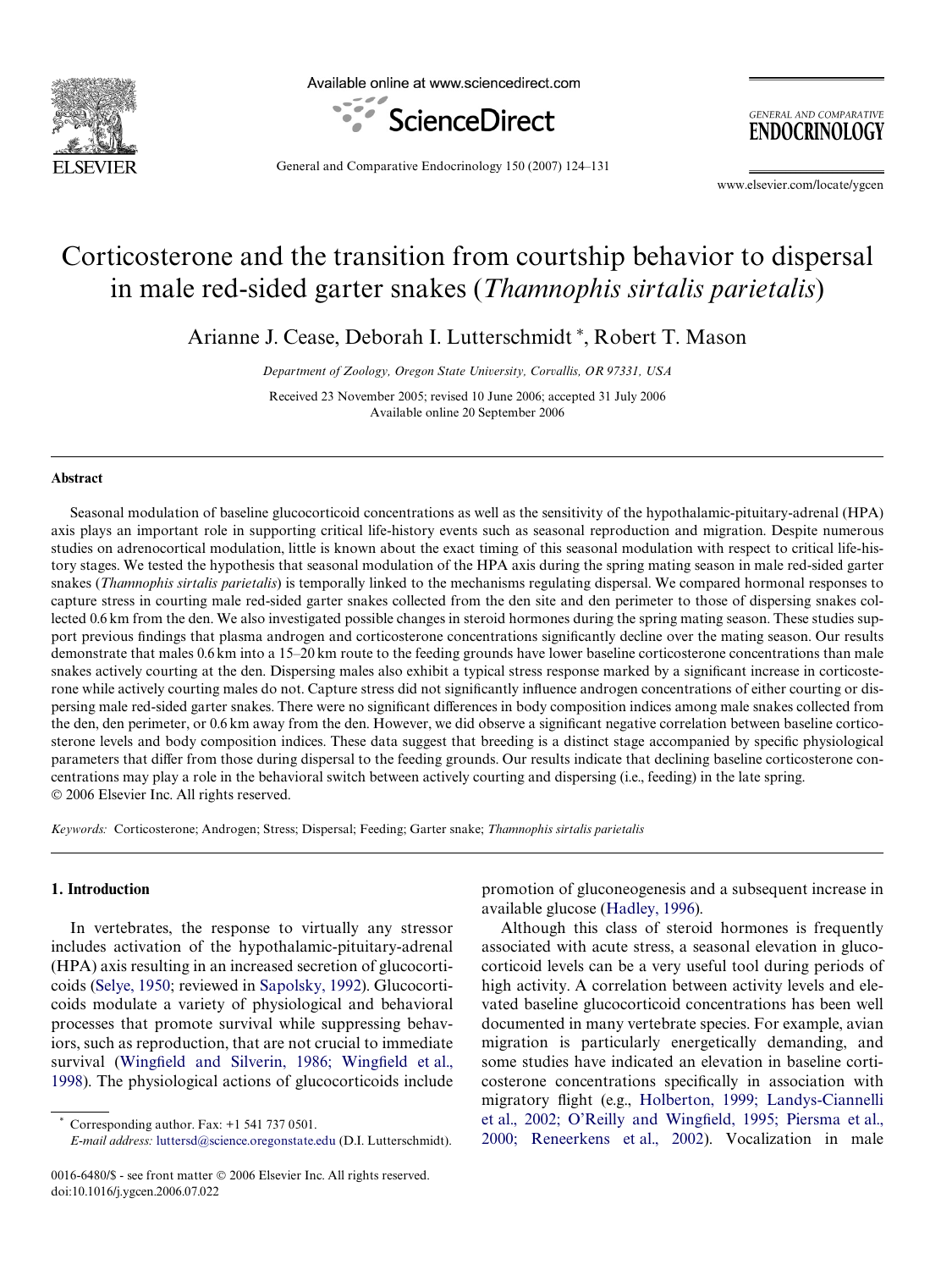anurans is also very energetically demanding; several species of male frogs show elevated corticosterone levels in association with calling ([Emerson and Hess, 2001\)](#page-6-2). Glucocorticoids are also elevated during the breeding season in several amphibians and reptiles [\(Moore et al., 2001; Sch](#page-7-3)[ramm et al., 1999; Wilson and Wing](#page-7-3)fi[eld, 1992, 1994; Zerani](#page-7-3) [and Gobbetti, 1993](#page-7-3); reviewed in [Moore and Jessop, 2003\)](#page-7-4).

In addition to the modulation of baseline glucocorticoid levels to aid in critical life-history events, the sensitivity of the adrenocortical response to acute stress can also be mod-ulated ([Romero, 2001; Wing](#page-7-5)fi[eld, 1994\)](#page-7-5). For example, animals that live in extreme environments with limited reproductive opportunities often suppress the typical response to stressors during the breeding season ([Moore](#page-7-3) [et al., 2001; Silverin et al., 1997; Wing](#page-7-3)fi[eld et al., 1992, 1995\)](#page-7-3). This minimizes the negative effects of stress on reproductive behavior (primarily from negative interactions between the HPA axis and the hypothalamic-pituitary-gonadal (HPG) axis [\(Greenberg and Wing](#page-6-3)fi[eld, 1987](#page-6-3))), thereby maximizing reproductive potential. Despite numerous studies on adrenocortical modulation, little is known about the exact timing of this seasonal modulation with respect to critical life-history stages. In addition, there is a lack of information regarding the mechanisms regulating such modulation, especially in reptiles.

We investigated changes in baseline corticosterone (the primary glucocorticoid in reptiles [\(Idler, 1972\)](#page-6-4)) and testosterone concentrations as well as modulation of the adrenocortical stress response during the highly active spring breeding season in a well-studied population of red-sided garter snakes (*Thamnophis sirtalis parietalis*). The red-sided garter snake is the most northerly living reptile in North America. To survive harsh winters, these northern-latitude populations enter a winter dormancy period in underground dens for up to eight months. Snakes emerge in the spring and immediately enter an intense mating season for approximately 4–5 weeks. During this time, gonads are regressed, sex steroid levels are decreasing and glucocorticoid levels are elevated ([Crews et al., 1984; Krohmer et al.,](#page-6-5) [1987; Moore et al., 2001; Whittier et al., 1987\)](#page-6-5). Female red-sided garter snakes generally exit the den post-copulation, or within a day or two of emergence [\(Shine et al.,](#page-7-6) [2001\)](#page-7-6). In contrast, males typically stay in the vicinity of the den, exhibiting courtship behavior for several weeks [\(Shine](#page-7-6) [et al., 2001](#page-7-6)). Once snakes leave the den, they travel as far as 20 km to summer feeding grounds [\(Gregory, 1977\)](#page-6-6). Male red-sided garter snakes are of particular interest because they enter this costly courtship period subsequent to an eight-month dormancy period. In addition, snakes remain aphagic while actively courting [\(O'Donnell et al., 2004\)](#page-7-7). Thus, elevated baseline corticosterone levels may facilitate reproduction in male red-sided garter snakes by mobilizing much-needed energy stores to sustain energetically costly courtship activity ([Moore and Jessop, 2003\)](#page-7-4).

Previous studies in red-sided garter snakes have shown that male snakes have a reduced response to capture stress in the spring [\(Moore et al., 2001; Lutterschmidt and Mason,](#page-7-3) [2005;](#page-7-3) but see [Moore et al., 2000\)](#page-7-8). Because corticosterone inhibits courtship behavior of male snakes [\(Moore and](#page-7-9) [Mason, 2001; Lutterschmidt et al., 2004\)](#page-7-9), seasonal modulation of the adrenocortical response to stress during the spring mating season is adaptive in that it increases reproductive opportunities. In contrast, male snakes have pronounced hormonal stress responses during the summer feeding season [\(Moore et al., 2001\)](#page-7-3). We hypothesized that male snakes undergo a physiological and behavioral switch between mating at the dens in the early spring and foraging at the feeding grounds in the summer. We investigated whether this change in physiological state is related to the mechanisms regulating dispersal. Specifically, we addressed the following questions: (1) Do baseline plasma corticosterone and testosterone concentrations change during the mating season? (2) Do baseline corticosterone and androgen concentrations differ between courting and dispersing snakes? (3) How do stress responses of actively courting snakes compare to those of dispersing snakes? and (4) How does body condition of actively courting snakes compare to that of dispersing snakes?

## **2. Materials and methods**

Male red-sided garter snakes, *T. sirtalis parietalis*, were captured in and around a winter hibernaculum in Inwood, Manitoba, Canada (50°31.58' N, 97°29.71′ W), during May 2004. To describe patterns in baseline steroid hormone concentrations of male snakes during the latter half of the spring mating season, we captured 70 actively courting males from the den on the morning of 14 May 2004. Male snakes were randomly assigned to one of five sampling groups and numbered via unique clips on the ventral scales. Animals were housed together in an outdoor nylon cloth arena  $(1 m \times 1 m \times 1 m)$  near the den site where they were exposed to similar ambient temperatures and photoperiod as snakes at the den. [Moore and Mason](#page-7-9) [\(2001\)](#page-7-9) demonstrated that housing male red-sided garter snakes in these outdoor arenas does not influence either corticosterone or androgen concentrations of snakes during the spring mating season. Hide boxes placed inside the arena provided cover; water was provided *ad libitum*. Following acclimatization to the arenas, a randomly selected group of snakes  $(n=14)$  was bled during the afternoon of 14 May and every three days thereafter (17, 20, 23, 26 May). No snake was bled more than once during the experiment. All blood samples were obtained between 1100 and 1400 h.

To investigate differences in baseline and stress-induced levels of corticosterone and testosterone between actively courting and dispersing snakes, we examined hormonal stress responses in male red-sided garter snakes collected from three areas around the den: den, den perimeter, and 0.6 km from the den. The den lies in an open rocky area in a limestone quarry, while the den perimeter is predominately aspen woodland. During the spring mating season, courting snakes can be found both within the den area as well as up to 200 m away from the den in the surrounding aspen woodland ([Shine et al., 2001, 2003\)](#page-7-6). We collected snakes in the aspen woodland approximately 50–70 m from the den (hereon referred to as the den perimeter) to investigate possible differences in baseline and stressinduced hormone levels in snakes that are still courting but are beginning to disperse from the den site (e.g., [Shine et al., 2006](#page-7-10)). Thus, snakes collected from the den perimeter are an intermediate group between those actively courting at the den and those that are dispersing to the feeding grounds. In contrast, we are confident that snakes collected 0.6 km away from the den are dispersing to the feeding grounds and not returning to the den for further courtship opportunities (e.g., [Gregory and Stewart, 1975; O'Donnell](#page-6-7) [et al., 2004; Shine et al., 2001, 2003](#page-6-7)).

This study was conducted during the last quarter of the mating season (20–25 May 2004), a time when snakes can be found transitioning from active courtship behavior to dispersal to the feeding grounds. Equal numbers of snakes were collected from each area on any given day  $(n = 20$  for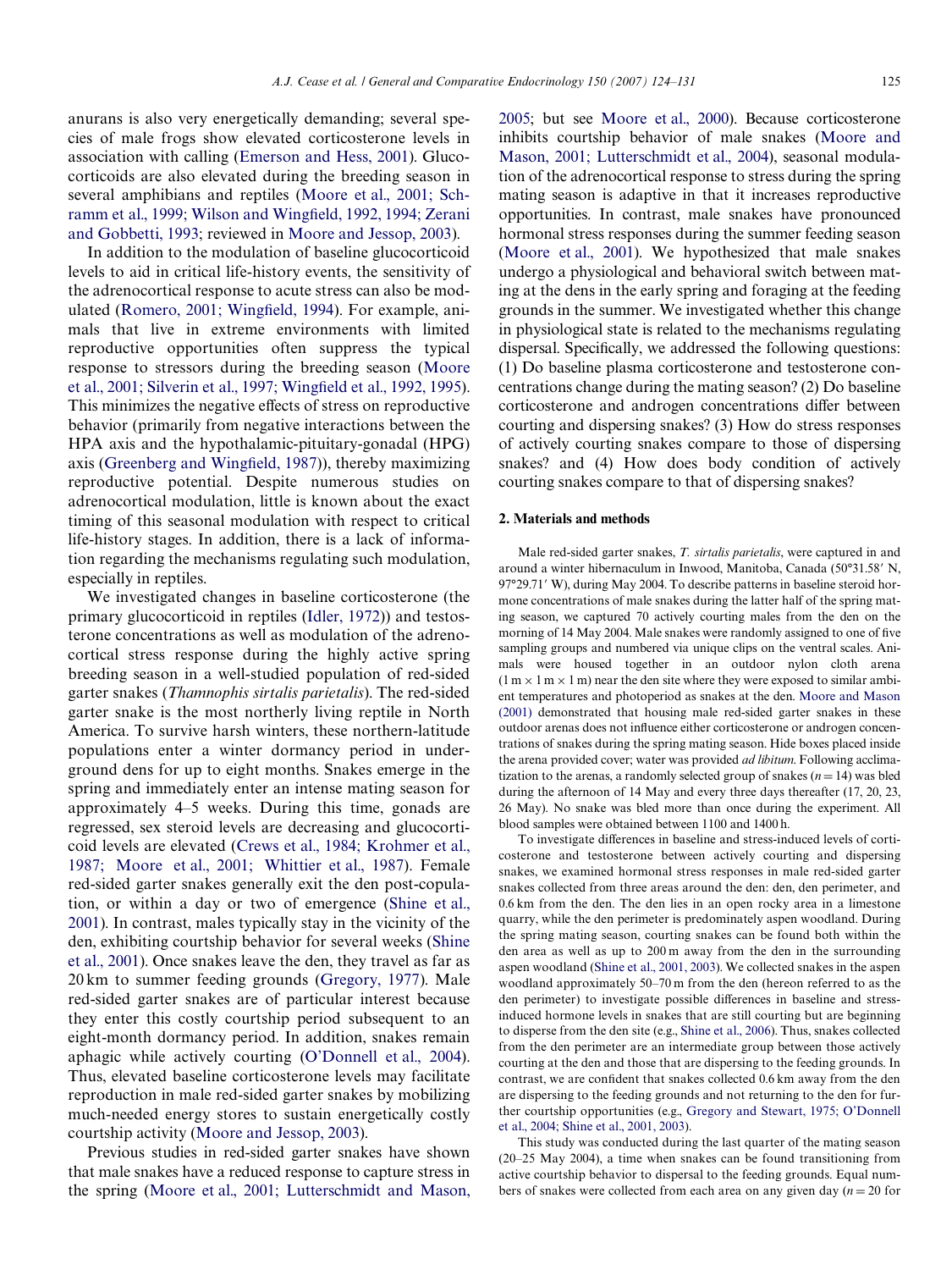each area) and subjected to a capture-stress protocol similar to [Moore](#page-7-8) [et al. \(2000\).](#page-7-8) Immediately upon capture a blood sample was obtained and snakes were then isolated individually in small, opaque cloth bags  $(20 \times 20 \text{ cm})$  for either 1 or 4 h ( $n = 10$  for each capture stress duration). Immediately following the 1 or 4h capture stress treatment, a second blood sample was collected to examine hormonal stress responses of snakes. All snakes were then weighed and measured to examine differences in body condition. Snakes were released at the point of capture at the conclusion of these experiments.

#### *2.1. Blood sampling and radioimmunoassay*

Blood samples  $(200 \,\mu$ ) were obtained from the caudal vein as quickly as possible (mean  $\pm 1$  standard error: 73.0  $\pm$  3.8 s) using heparinized 1-cm<sup>3</sup> syringes and 25-g needles. Several studies have demonstrated that male red-sided garter snakes do not exhibit a significant res[ponse to either 1 or](#page-7-3) 4 h of capture stress during the spring mating season (Moore et al., 2001; [Lutterschmidt and Mason, 2005\)](#page-7-3). During the summer feeding period, male red-sided garter snakes exhib[it](#page-7-3) a significant increase in corticosterone following 1 h of capture stress [\(Moore et al., 2001](#page-7-3)). Although a more complete timecourse of hormonal stress responses has not been investigated in red-sided garter snakes, our blood sampling times are well within the accepted range of less than 3 min for such studies of hormonal stress responses (e.g., [Moore et al., 2000](#page-7-8)). Blood samples were stored on ice until return to the field station, where they were centrifuged and the plasma separated. Plasma samples were stored at  $-4^{\circ}$ C until return to Oregon State University, where they were stored at  $-70$  °C until analyzed for corticosterone and testosterone concentrations following radioimmunoassay procedures modified from [Moore et al. \(2000\).](#page-7-8)

Briefly, duplicate aliquots (70 µl) of each plasma sample were incubated 12–24 h with 2000 cpm of tritiated steroid (Amersham Biosciences, Piscataway, NJ) to determine extraction efficiency. Steroids were extracted from each plasma sample twice with anhydrous ethyl ether. The ether phase was removed and dried under nitrogen gas in a warm water bath and the hormone extracts were then reconstituted in 600 µl phosphate-buffered saline for direct assay. The methods used for direct radioimmunoassay of plasma samples for corticosterone and androgen concentrations in male red-sided garter snakes during the spring were described and validated in [Luttersch](#page-7-11)[midt et al. \(2004\) and Lutterschmidt and Mason \(2005\).](#page-7-11) Because our testosterone antibody (Wein Laboratories, Inc., Succasunna, NJ) cross-reacts with  $5$ - $\alpha$ -dihydrotestosterone (63.2% cross-reactivity), this direct radioimmunoassay measures both plasma testosterone and  $5-\alpha$ -dihydrotestosterone. Thus, we present data for total androgen concentrations.

Individual sample recoveries were determined from a 50-µl aliquot of each extracted and reconstituted sample. For each steroid hormone being assayed, the remaining sample was allocated to two duplicate culture tubes for assay. Serial dilutions of the standard curve (performed in triplicate),  $0\%$  bound (or non-specific binding),  $100\%$  bound, and all samples were then incubated with 100  $\mu$ l tritiated steroid (1,2,6,7-<sup>3</sup>H testosterone or 1,2,6,7-<sup>3</sup> H corticosterone, Amersham Biosciences, Piscataway, NJ) and 100 µl antiserum (testosterone antibody T3003 from Wein Laboratories, Inc., Succasunna, NJ; corticosterone antibody B3-163 from Esoterix Endocrinology, Calabasas Hills, CA) at 4 °C for 12–24 h. Unbound steroid was separated from bound hormone using dextran-coated charcoal. The bound steroid was decanted into scintillation vials and incubated in toluene-based scintillation fluid for 12 h. The radioactivity of each sample was quantified in a Beckman LS 1800 scintillation counter.

All samples were randomly distributed across 5 steroid assays; hormone concentrations were corrected for individual recovery variation. Mean intra-assay variation was 15.9% and 19.1% for androgen and corticosterone, respectively. Inter-assay variation was 12.1% for androgen and 24.4% for corticosterone.

#### *2.2. Statistical analyses*

To investigate whether androgen and corticosterone concentrations decrease during the late spring, we used a one-way analysis of variance (ANOVA) on ranks followed by a Student-Newman–Keuls multiple com-

parisons procedure. To investigate possible differences in baseline (i.e., prestress) corticosterone concentrations among snakes collected from different locations, we used a one-way ANOVA followed by a Tukey's multiple comparisons procedure. Likewise, we used a one-way ANOVA followed by a Tukey's multiple comparisons procedure to investigate possible differences in baseline (i.e., pre-stress) androgen concentrations among snakes collected from different locations. As expected, there were no significant differences between the pre-stress hormone levels of the 1 h and 4 h capture stress groups. Thus, we collapsed the 1 h and 4 h treatment groups prior to examining differences in baseline hormone concentrations among snakes collected from different locations. Prior to analysis, both corticosterone and androgen concentrations were square root-transformed to correct for non-normality.

We used a one-way repeated measures ANOVA followed by a Tukey's multiple comparisons procedure to investigate possible differences in corticosterone responses to capture stress (i.e., pre- versus post-stress corticosterone levels) among snakes collected from different locations. Likewise, we used a one-way repeated measures ANOVA followed by a Tukey's multiple comparisons procedure to investigate possible differences in androgen responses to capture stress (i.e., pre- versus post-stress androgen levels) among snakes collected from different locations. For these repeated measures analyses, both the location of capture and duration of capture stress were included in the analyses as between-subjects factors. Prior to analysis, corticosterone concentrations were natural log-transformed to correct for non-normality; androgen concentrations were square root-transformed to correct for non-normality.

Lastly, we investigated possible differences in the body composition index of courting versus dispersing snakes. Body composition index is defined as each individual's residual from a regression of body mass on snout-vent length for all courting and dispersing snakes used in this experiment. We used a one-way ANOVA to investigate differences in the body composition index among courting and dispersing snakes collected from the den, den perimeter, and 0.6 km from the den. A correlation analysis was used to determine if there was a significant association between baseline (i.e. pre-stress) corticosterone levels and body composition index in courting and dispersing snakes. We used SigmaStat® 2.03 ([SPSS, 1997](#page-7-12)) and SPSS® 13.0 [\(SPSS, 2004\)](#page-7-13) for all statistical analyses. All statistical comparisons were considered significant at  $P \le 0.05$ .

## **3. Results**

We found that androgen  $(H = 27.619, df = 4, P < 0.001)$ and corticosterone  $(H = 12.35, df = 4, P = 0.015)$  plasma concentrations decreased over the second half of the mating season [\(Fig. 1](#page-3-0); from a one-way ANOVA on ranks for androgen and a one-way ANOVA on ranks for corticosterone). Both androgen and corticosterone concentrations were significantly higher on the first sampling date (May 14) than on all following sampling dates (17–26 May; from 2 separate one-way ANOVAs on ranks followed by Student-Newman–Keuls multiple comparisons procedures for androgen and corticosterone).

We examined differences in baseline and stressinduced hormone levels of male snakes from three different areas: (1) den, (2) den perimeter, and (3) 0.6 km from the den on the migratory route. Results from a one-way ANOVA indicate no statistically significant differences in baseline (i.e., pre-stress) androgen concentrations among snakes collected from different locations. Results from a repeated measures ANOVA indicate no statistically significant differences in androgen responses to capture stress among snakes. Neither the location of capture nor the duration of capture stress had a statistically significant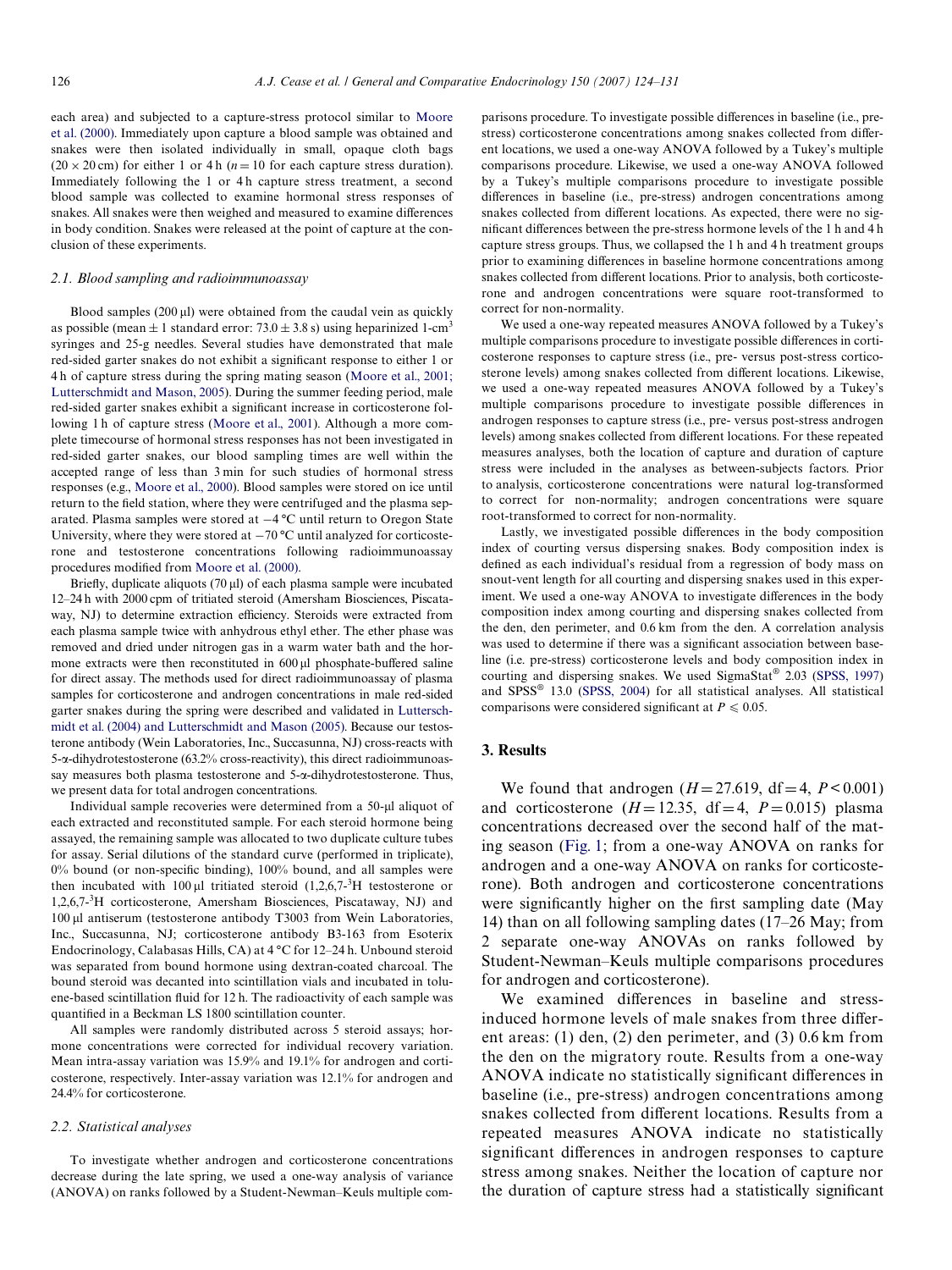

<span id="page-3-0"></span>Fig. 1. Change in basal corticosterone and androgen concentrations during the latter portion of the mating season in male red-sided garter snakes, *Thamnophis sirtalis parietalis* ( $n = 14$  for each sampling date). Standard errors  $(\pm 1)$  are shown by the vertical lines. Statistically significant differences in hormone concentrations among sampling dates are indicated by letters above each standard error bar.

effect on androgen concentrations (Fig.  $2A$ ; results from a repeated measures ANOVA). There were no statistically significant interactions between androgen responses to capture stress, the location of capture, and the duration of capture stress treatment (from a repeated measures ANOVA).

Snakes collected 0.6 km from the den had statistically significantly lower baseline (pre-stress) corticosterone concentrations than snakes collected from both the den site and the den perimeter [\(Fig. 2B](#page-3-1);  $F = 5.606$ ; df = 2;  $P = 0.006$ , from a one-way ANOVA followed by a Tukey's multiple comparisons procedure). Corticosterone responses to capture stress differed significantly among courting and dispersing snakes collected from the den, den perimeter, and  $0.6 \text{ km}$  from the den  $(F=18.296)$ ;  $df = 1$ ;  $P < 0.001$ ; from a repeated measures ANOVA). The location of capture had a statistically significant effect on corticosterone responses to capture stress ([Fig. 2](#page-3-1)B;  $F = 3.482$ ; df = 2;  $P = 0.038$ , from a repeated measures ANOVA), and there was a statistically significant interaction between corticosterone responses to capture stress and the location of capture  $(F = 7.730; df = 2; P = 0.001$ , from a repeated measures ANOVA). Results from a Tukey's multiple comparisons procedure indicate that only snakes collected 0.6 km from the den showed a significant increase in corticosterone in response to capture stress [\(Fig. 2B](#page-3-1)). The duration of capture stress treatment had no significant influence on corticosterone responses to capture stress. There were no statistically significant interactions between the duration of capture stress treatment, location of capture, and corticosterone responses to capture stress (from a repeated measures ANOVA).

There were no significant differences in body composition index among courting and dispersing snakes collected from the den, den perimeter, and 0.6 km from the den ([Fig. 3;](#page-4-0) from a one-way ANOVA). Baseline (pre-stress) cor-



<span id="page-3-1"></span>Fig. 2. Hormonal responses of male red-sided garter snakes (*Thamnophis sirtalis parietalis*) to capture stress during the spring mating season. This study was conducted during the last quarter of the mating season (20–25 May 2004), a time when snakes can be found transitioning from active courtship behavior to dispersal to the feeding grounds. Courting male garter snakes were collected from the den and den perimeter; snakes collected approximately 0.6 km from the den were dispersing to the feeding grounds. For ease of visual interpretation, and because the duration of capture stress did not significantly influence hormonal stress responses, we collapsed the 1 h and 4 h capture stress treatment groups as shown  $(n = 20)$ for each location). (A) Mean plasma androgen concentrations of snakes; (B) mean plasma corticosterone concentrations. Standard errors (+1) are shown by the vertical lines. Statistically significant differences in hormonal responses to capture stress among males collected from different sites are indicated by letters above each group.

ticosterone concentrations of courting and dispersing snakes were significantly negatively correlated with body composition index [\(Fig. 4](#page-4-1);  $r = -0.281$ ;  $P = 0.029$ ).

# **4. Discussion**

We tested the hypothesis that seasonal modulation of the HPA axis during the spring mating season in male red-sided garter snakes (*T. sirtalis parietalis*) is temporally linked to the mechanisms regulating dispersal to the feeding grounds. Our results provide evidence that males 0.6 km into a 15–20km route to the feeding grounds have different baseline hormone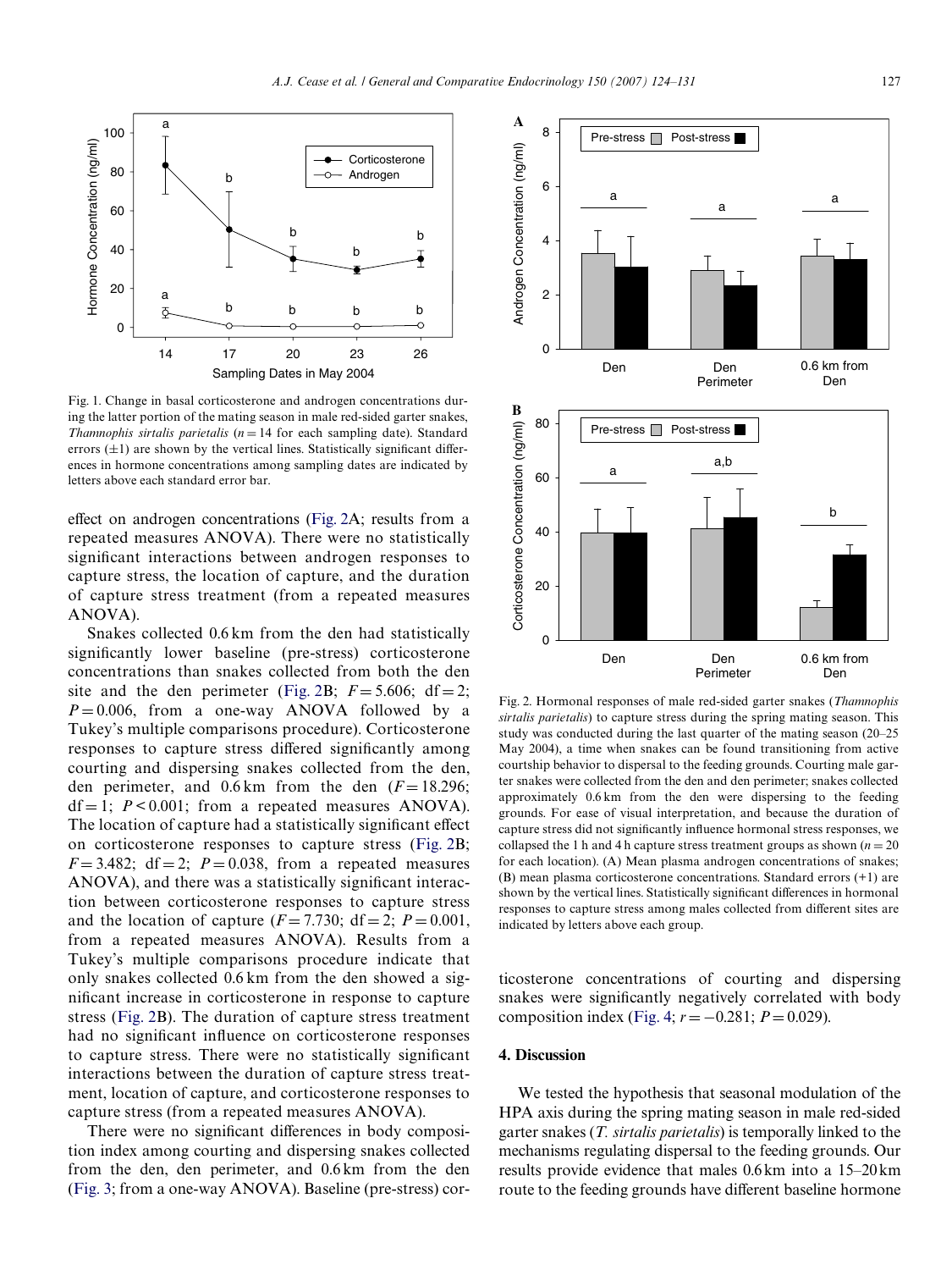

<span id="page-4-0"></span>Fig. 3. Body composition index of male red-sided garter snakes (*Thamnophis sirtalis parietalis*) during the spring mating season. Courting male garter snakes were collected from the den and den perimeter; snakes collected approximately 0.6 km from the den were dispersing to the feeding grounds. Standard errors (+1) are shown by the vertical lines.



<span id="page-4-1"></span>Fig. 4. Correlation between baseline corticosterone concentrations and body composition index of male red-sided garter snakes (*Thamnophis sirtalis parietalis*) during the spring mating season. Shaded symbols indicate whether snakes were collected from the den, den perimeter, or approximately 0.6 km from the den. The solid line represents the association between baseline corticosterone concentrations and body composition index for all courting and dispersing snakes  $(r = -0.281; P = 0.029;$  $n = 60$ ). The dashed line represents the association between baseline corticosterone concentrations and body composition index for dispersing male snakes only  $(r = -0.067; P = 0.779; n = 20)$ .

concentrations and a different hormonal response to capture stress. There were no significant differences in body composition indices among male snakes collected from the den, den perimeter, or 0.6km away from the den. These data suggest that breeding is a distinct stage accompanied by specific physiological parameters that differ from those during dispersal to the feeding grounds. Our results indicate that declining baseline corticosterone concentrations may play a role in the behavioral switch between actively courting and dispersing (i.e., feeding) in the late spring.

# *4.1. Baseline androgen and corticosterone concentrations*

As predicted, our study indicates that plasma androgen concentrations are quite low during the spring breeding

season [\(Fig. 1](#page-3-0)). Our results also support the decline in plasma testosterone concentrations reported by [Krohmer](#page-6-8) [et al. \(1987\)](#page-6-8) in male red-sided garter snakes during the spring. Red-sided garter snakes have a dissociated reproductive pattern with peak gametogenesis occurring in late summer, at a time when snakes are not actively mating ([Crews, 1984](#page-6-9)). Indeed, several studies have indicated that sex steroid hormones do not play a role in regulating reproductive behavior of male snakes [\(Crews, 1991; Crews et al.,](#page-6-10) [1984](#page-6-10)). Thus, changes in already basal androgen levels likely do not play a role in initiating the transition from reproductive behavior to dispersal in male red-sided garter snakes. However, it should be noted that the decline in testosterone concentrations reported by [Krohmer et al. \(1987\)](#page-6-8) paralleled a significant decline in courtship intensity in male red-sided garter snakes. Whether this reported decline in courtship intensity results from a decline in testosterone concentrations or some other factor requires further investigation.

Our data support the relationship between seasonal activity levels and seasonal baseline corticosterone concen-trations (e.g., [Wilson and Wing](#page-7-14)fi[eld, 1994; Holberton,](#page-7-14) [1999](#page-7-14)). Male snakes  $0.6 \text{ km}$  away from the den had significantly lower baseline (i.e., pre-stress) concentrations of corticosterone as compared to both actively courting males at the den and males captured in the vicinity of the den ([Fig. 2B](#page-3-1)). Our results suggest that elevated baseline corticosterone concentrations facilitate reproductive behavior in this species (e.g., [Moore and Jessop, 2003\)](#page-7-4). These data also suggest that male red-sided garter snakes utilize seasonally elevated baseline corticosterone concentrations predominantly during the breeding season and not during dispersal. Once male snakes cease courting females and disperse from the den site, they will begin to feed if prey items are available (e.g., [Gregory and Stewart, 1975; O'Donnell et al.,](#page-6-7) [2004](#page-6-7)). Indeed, we observed earthworms in the stomach contents of a few dispersing male snakes during this study. Thus, dispersal behavior of male red-sided garter snakes is likely supported energetically by active foraging, whereas sustained courtship behavior is likely facilitated by elevated baseline corticosterone concentrations.

Further research is necessary to determine the temporal relationship between changes in corticosterone concentrations, dispersal, and feeding behavior. For example, if corticosterone inhibits feeding behavior, then a decline in corticosterone concentrations would remove this inhibition and initiate dispersal to the feeding grounds. Alternatively, it is possible that feeding causes a decline in corticosterone concentrations. We do not think this is a likely mechanism, however, as only a few dispersing snakes collected during this study were observed to be feeding. Thus, most dispersing snakes had lower baseline corticosterone levels despite a lack of feeding behavior. Furthermore, courting male snakes choose female pheromone trails over worm trails during the mating season [\(O'Donnell et al., 2004](#page-7-7)), indicating that courting male snakes refuse food even when available. The transition from courtship behavior to feeding/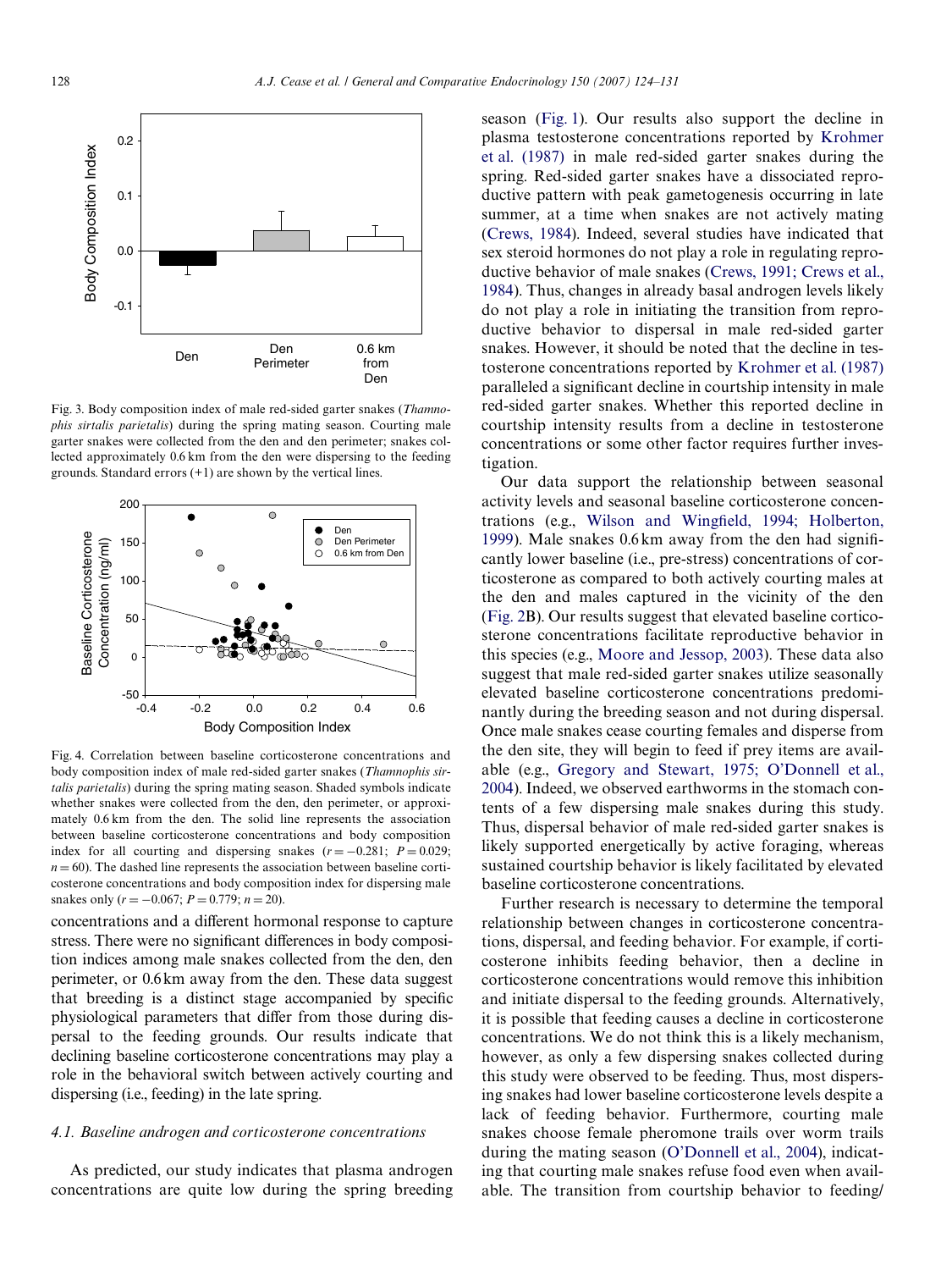dispersal behavior is therefore likely regulated by changes in corticosterone concentrations (or other factor), rather than feeding behavior inducing changes in corticosterone concentrations. Future research examining the temporal relationship between feeding and dispersal would be particularly informative regarding the importance of corticosterone in initiating the transition between these life-history events.

To determine the time course of the decline in corticosterone levels among courting and dispersing snakes, we collected males from the den and housed them in an outdoor arena. Male snakes were monitored for steroid hormone concentrations during the late breeding season. Males showed a significant decrease in baseline corticosterone concentrations over the two-week time period [\(Fig. 1](#page-3-0)). The lowest concentrations of corticosterone observed during late spring (i.e., 20–26 May; [Fig. 1\)](#page-3-0) in this part of the study are higher than those baseline hormone concentrations measured in dispersing male snakes from 20 to 25 May ([Fig. 2B](#page-3-1)). It is possible that corticosterone concentrations of snakes housed in the arena were still declining at the end of our observation period, especially if these snakes had not "transitioned" to dispersal behavior by the end of this study. It is also possible that housing snakes in the arenas increased corticosterone concentrations. However, [Moore](#page-7-9) [and Mason \(2001\)](#page-7-9) demonstrated that housing male redsided garter snakes in these outdoor arenas does not influence either corticosterone or androgen concentrations of snakes during the spring mating season.

The lowest concentrations of corticosterone observed in males kept in nylon cloth arenas and monitored for hormone levels (20–26 May; [Fig. 1\)](#page-3-0) are similar to the baseline corticosterone concentrations of actively courting males collected at the den and den perimeter from 20 to 25 May ([Fig. 2B](#page-3-1); approximately  $40 \text{ ng} \text{ ml}^{-1}$ ). These results suggest that corticosterone concentrations decrease over the breeding season while male snakes are still actively courting. Thus, elevated corticosterone levels facilitate reproduction during the breeding season, but corticosterone concentrations gradually decline during the spring. We suggest that male snakes reach a certain threshold of baseline corticosterone concentrations, below which triggers the physiological switch from courtship behavior to dispersal to the feeding grounds.

## *4.2. Hormonal stress responses*

Our results demonstrate that males traveling to the feeding grounds in the spring exhibit a hormonal stress response marked by a significant increase in corticosterone while males at the den and den perimeter do not [\(Fig. 2B](#page-3-1)). These results support our hypothesis that male red-sided garter snakes undergo a change in physiological state toward the end of the breeding season and during the start of dispersal to the feeding grounds. Neither courting snakes at the den and den perimeter nor dispersing snakes exhibited a change in plasma androgen concentrations in

response to capture stress [\(Fig. 2A](#page-3-1)). This study and others (e.g., [Crews et al., 1984; Krohmer et al., 1987; Moore et al.,](#page-6-5) [2001; Whittier et al., 1987](#page-6-5)) indicate that baseline plasma androgen concentrations are minimal during the late spring. These low androgen concentrations during the spring breeding season most likely preclude significant changes in plasma androgen in response to capture stress. These already basal androgen concentrations likely also contribute to the lack of a significant difference among baseline androgen concentrations in snakes collected from the den, den perimeter, and 0.6 km from the den ([Fig. 2B](#page-3-1)).

The absence of a hormonal stress response, marked by increased corticosterone concentrations, in courting male snakes collected from the den and den perimeter may result from seasonal modulation of the adrenocortical response to stress. For example, during the summer feeding season, male red-sided garter snakes respond to capture stress with a significant increase in corticosterone concentrations [\(Moore et al., 2001\)](#page-7-3). In contrast, [Moore et al. \(2001\) and](#page-7-3) [Lutterschmidt and Mason \(2005\)](#page-7-3) demonstrated that male red-sided garter snakes do not show significant hormonal responses to capture stress during the spring mating season (but see [Lutterschmidt and Mason \(2005\)](#page-6-11) for discussion of seasonal and annual variation in hormonal stress responses of red-sided garter snakes). Alternatively, the lack of a hormonal stress response in male snakes during the spring mating season has been hypothesized to result from the already elevated baseline corticosterone levels observed in these animals (e.g., [Lutterschmidt and Mason, 2005; Moore](#page-6-11) [et al., 2001\)](#page-6-11). However, we demonstrate a lack of a significant hormonal stress response in courting male snakes even when basal (pre-stress) corticosterone concentrations are not maximally elevated (i.e.,  $40 \text{ ng} \text{ ml}^{-1}$ ; [Fig. 2B](#page-3-1)). Thus, seasonal modulation of the adrenocortical response to stress is supported.

Our data suggest that seasonal modulation of the adrenocortical stress response and baseline corticosterone levels occurs only during courtship activity, as snakes that have initiated dispersal show a more typical hormonal response to capture stress. Such a suppression of the hormonal stress response during the breeding season would reduce the negative impacts of stress on reproduction. This would be especially critical to the northern-latitude red-sided garter snake, as reproductive opportunities are quite limited. Although little is known regarding the mechanisms of adrenocortical modulation, our results suggest that such modulation in red-sided garter snakes is linked to the mechanisms regulating the physiological transition between courtship behavior and dispersal. Factors likely involved in this physiological transition, and hence adrenocortical modulation, include changing baseline corticosterone levels and body condition indices.

## *4.3. Body condition*

Mean body composition index (as defined by the residuals from a regression of mass on snout-vent length) of male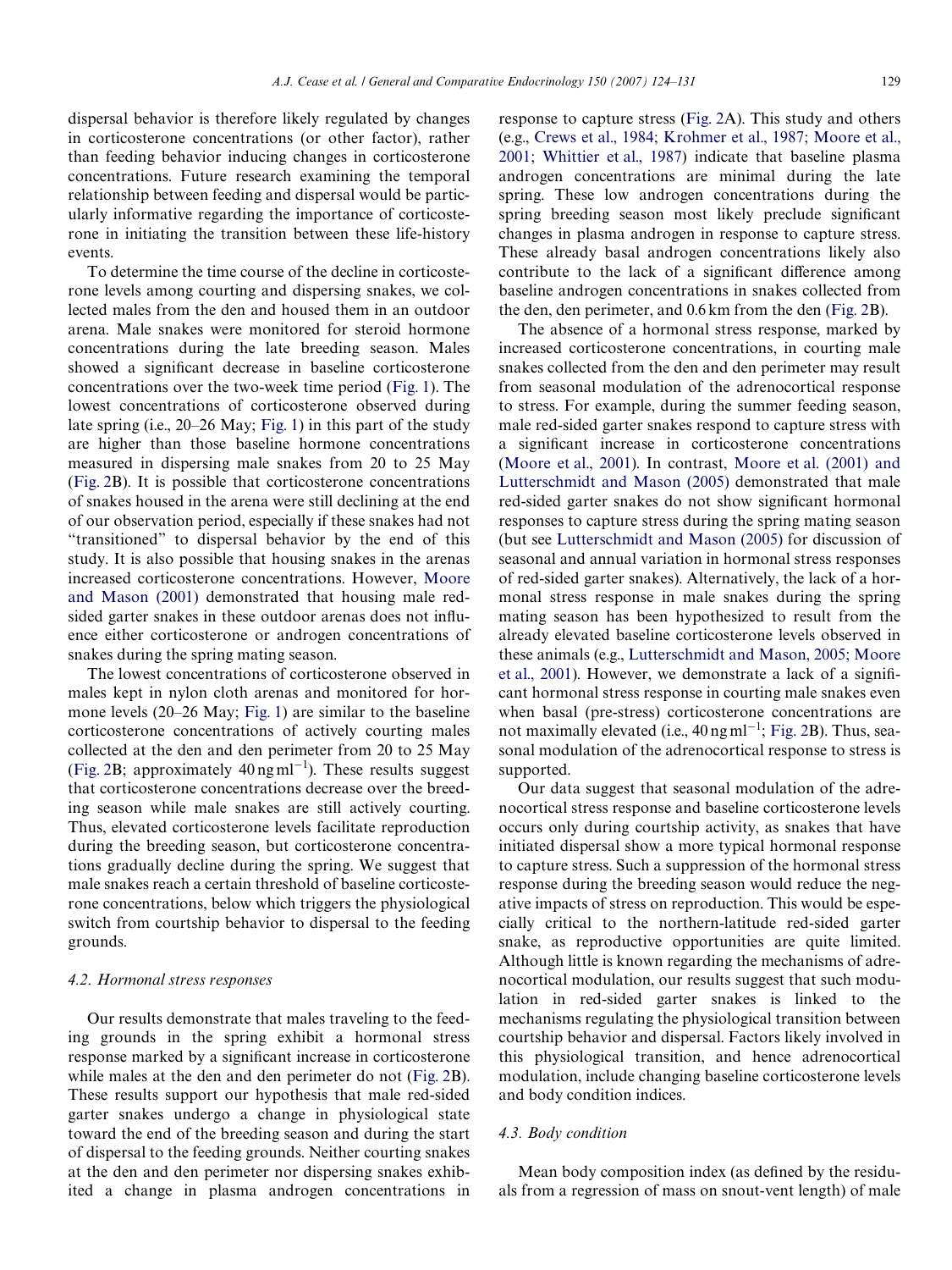snakes at the den, den perimeter and 0.6 km from the den did not differ significantly. These results suggest that body condition does not play a direct role in initiating dispersal of male red-sided garter snakes. We found that baseline corticosterone concentrations of male red-sided garter snakes were negatively correlated with body composition index during the late spring. These results are similar to a previous study on this population indicating a negative relationship between body condition and corticosterone levels across seasons [\(Moore et al., 2001\)](#page-7-3).

Because glucocorticoids are involved in energy homeostasis, it is not surprising that baseline glucocorticoid concentrations are often correlated with energetic condition. We investigated hormonal stress responses and body condition during late spring, when actively courting males have expended up to 1% of their body mass per day courting (e.g., [Shine et al., 2001](#page-7-6)). Dispersing snakes are no longer maintaining courtship behavior, and this change in behavior is likely related to a decrease in corticosterone concentrations. However, no significant differences were observed among the body composition indices of males collected from the den, den perimeter, or 0.6 km from the den [\(Fig. 3](#page-4-0)). Thus, the observed correlation between baseline corticosterone concentrations and body condition may not be physiologically relevant, especially with regard to the transition form courtship behavior to dispersal from the den site.

It is interesting to note that dispersing male snakes do not show the same strong negative correlation between baseline corticosterone concentrations and body composition index as do courting males at the den and den perimeter ([Fig. 4\)](#page-4-1). Indeed, a correlation analysis of baseline corticosterone concentrations and body composition index for only dispersing males yields no significant association  $(r = -0.067, P = 0.779)$ . This provides further evidence that elevated corticosterone concentrations may facilitate courtship behavior in male snakes with low energetic condition at the den and den perimeter, but elevated corticosterone levels are not utilized for dispersal behavior. In contrast, dispersal behavior is apparently supported energetically by active foraging, as snakes begin to feed soon after dispersal from the den site (e.g., [Gregory and Stewart, 1975;](#page-6-7) [O'Donnell et al., 2004](#page-6-7)).

Collectively, these experiments demonstrate that seasonal modulation of baseline corticosterone concentrations and hormonal stress responses may occur within a specific but brief portion of the mating season. Such seasonal modulation of the HPA axis appears to be tightly linked to the transition between reproductive and non-reproductive states in red-sided garter snakes. Our results also provide evidence that declining baseline corticosterone concentrations likely play a role in initiating dispersal (and feeding) behavior of male snakes. We hypothesize that the transition between reproductive and non-reproductive behaviors in male red-sided garter snakes occurs when baseline corticosterone levels fall below a certain threshold level. Future research examining the influence of corticosterone antagonists on the duration of courtship activity and dispersal

behavior would help elucidate corticosterone's role in regulating the transition between mating and dispersal in this northern-latitude ectothermic model.

## **Acknowledgments**

We thank the Manitoba Department of Conservation and Dave Roberts for technical assistance in Manitoba, Canada. We thank Al and Gerry Johnson for support and encouragement and Suzanne R. Estes, Michael P. LeMaster, and Ruth Nesbitt for field assistance. We also thank Meta M. Landys and M. Rockwell Parker for helpful discussions of this research. Research was performed under the authority of Manitoba Wildlife Scientific Permit No. WSP 04004. All experimental protocols were approved by the Manitoba Wildlife Animal Care Committee (protocol number: 2002- 06) and by the Oregon State University Animal Care and Use Committee (assurance number: A3229-01). This work was supported in part by a Howard Hughes Medical Institute Undergraduate Research Fellowship and an Oregon State University Undergraduate Research, Innovation, Scholarship, and Creativity (URISC) award to A.J.C.

## **References**

- <span id="page-6-9"></span>Crews, D., 1984. Gamete production, sex hormone secretion, and mating behavior uncoupled. Horm. Behav. 18, 22–28.
- <span id="page-6-10"></span>Crews, D., 1991. Trans-seasonal action of androgen in the control of spring courtship in male red-sided garter snakes. Proc. Natl. Acad. Sci. USA 88, 3545–3548.
- <span id="page-6-5"></span>Crews, D., Camazine, B., Diamond, M., Mason, R., Tokarz, R., Garstka, R., 1984. Hormonal independence of courtship behavior in the male garter snake. Horm. Behav. 18, 29–41.
- <span id="page-6-2"></span>Emerson, S.B., Hess, D.L., 2001. Glucocorticoids, androgens, testis mass, and the energetics of vocalization in breeding male frogs. Horm. Behav. 39, 59–69.
- <span id="page-6-3"></span>Greenberg, G.N., Wingfield, J.C., 1987. Stress and reproduction: reciprocal relationships. In: Norris, D.O., Jones, R.E. (Eds.), Hormones and Reproduction in Fishes, Amphibians and Reptiles. Plenum, New York, pp. 461–503.
- <span id="page-6-6"></span>Gregory, P.T., 1977. Life-history Parameters of the Red-sided Garter Snake (*Thamnophis sirtalis parietalis*) in an Extreme Environment, the Interlake region of Manitoba. In: National Museum of Natural Sciences, Publications in Zoology. National Museum of Canada, Ottawa.
- <span id="page-6-7"></span>Gregory, P.T., Stewart, K.W., 1975. Long-distance dispersal and feeding strategy of the red-sided garter snake (*Thamnophis sirtalis parietalis*) in the Interlake of Manitoba. Can. J. Zool. 53, 238–245.
- <span id="page-6-0"></span>Hadley, M.E., 1996. Endocrinology. Prentice Hall, New Jersey.
- <span id="page-6-1"></span>Holberton, R.L., 1999. Changes in patterns of corticosterone secretion concurrent with migratory fattening in a Neotropical migratory bird. Gen. Comp. Endocrinol. 116, 49–58.
- <span id="page-6-4"></span>Idler, D.R., 1972. Steroids in Non-mammalian Vertebrates. Academic Press, New York.
- <span id="page-6-8"></span>Krohmer, R.W., Grassman, M., Crews, D., 1987. Annual reproductive cycle in the male red-sided garter snake, *Thamnophis sirtalis parietalis*: field and laboratory studies. Gen. Comp. Endocrinol. 68, 64–67.
- Landys-Ciannelli, M.M., Ramenofsky, M., Piersma, T., Jukema, J., Castricum Ringing Group, Wingfield, J.C., 2002. Baseline and stress-induced plasma corticosterone during long-distance migration in the bar-tailed godwit, *Limosa lapponica*. Physiol. Biochem. Zool. 75, 101–110.
- <span id="page-6-11"></span>Lutterschmidt, D.I., Mason, R.T., 2005. A serotonin receptor antagonist, but not melatonin, modulates hormonal responses to capture stress in two populations of garter snakes (*Thamnophis sirtalis parie-*